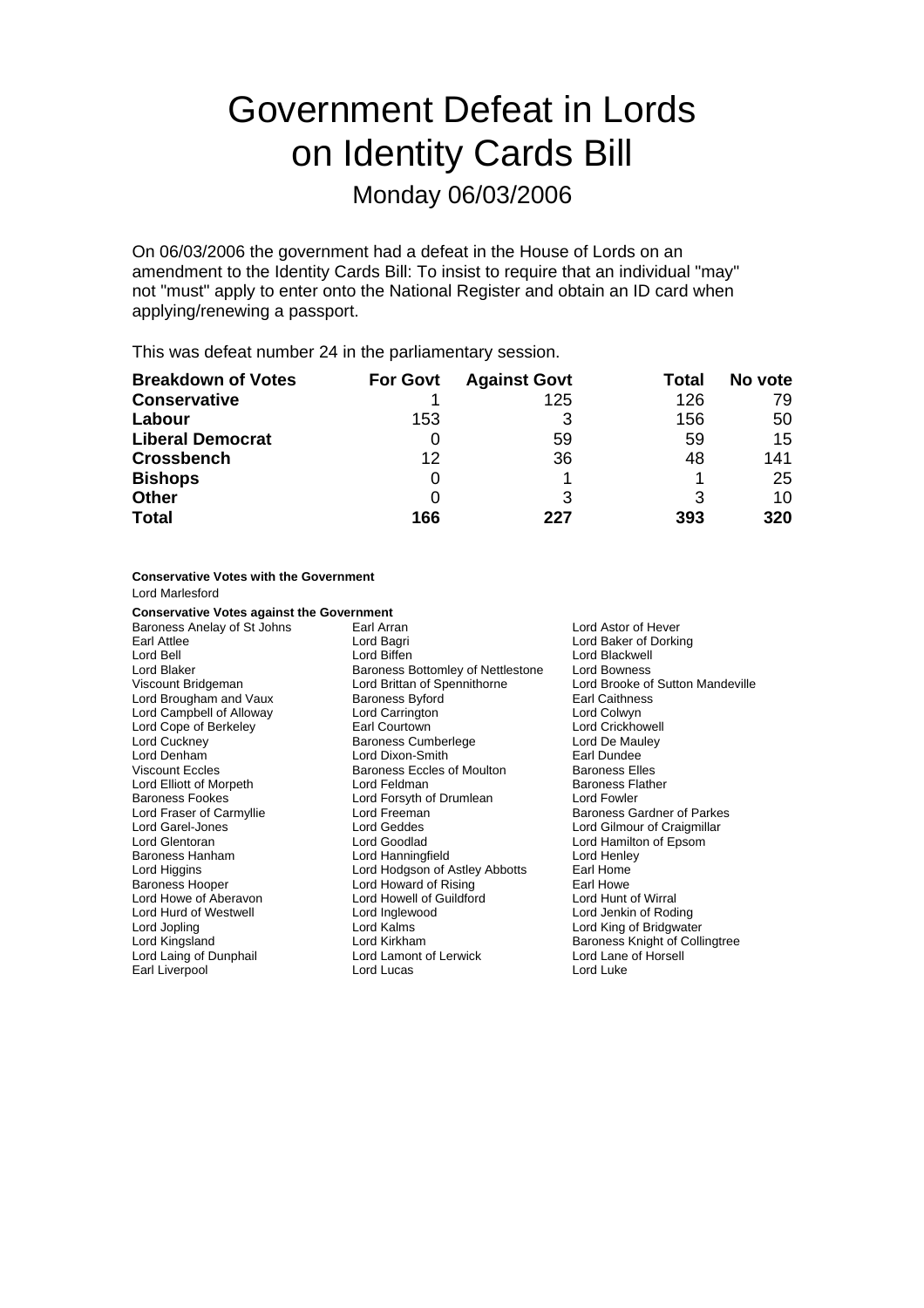Lord Naseby **Lord Newton of Braintree Lord Newton of Braintree**<br>Earl Onslow **Lord Palumbo** Earl Peel<br>
Earl Peel Baroness Perry of Southwark<br>
Lord Quinton Lord Saatchi Baroness Seccombe<br>
Baroness Sharples<br>
Baroness Sharples<br>
Cord Shaw of Northstead

#### **Labour Votes with the Government**

Lord Alli **Communist Club Baroness Amos** Lord Anderson of Swansea<br>Baroness Andrews **Lord Archer of Sandwell** Baroness Ashton of Upholla Baroness Andrews **Lord Archer of Sandwell** Baroness Ashton of Upholland<br>
Lord Baroness Ashton of Upholland<br>
Lord Baroness Ashton of Brighton Baroness Billingham **Baroness Billingham** Lord Bilston **Baroness Backstone**<br>
Lord Borrie **Contains Lord Baroness Blackstone**<br>
Lord Brennan Lord Brooke of Alverthorpe **Lord Brookman** Lord Brooks Cord Brooks Cord Brooks Cord Brooks Cord Brooks Cord Carter<br>
Lord Campbell-Savours **Cord Carter Cord Corter of Coles** Lord Campbell-Savours Viscount Chandos Lord Christopher Lord Clark of Windermere Lord Clarke of Hampstead Lord Clinton-Davis **Baroness Cohen of Pimlico**<br>
Lord Corbett of Castle Vale Baroness Crawley **Baroness Communisty** Lord Cunningham of Felling Baroness David **Lord Davies of Oldham** Baroness Dean of Thornton-le-Fylde Lord Dixon<br>
Lord Dravson Lord Dubs
Lord Dravson<br>
Lord Dravson
Lord Dubs
Lord Patwell Lord Drayson **Lord Dubs**<br>
Lord Elder **Lord Evans of Parkside** Lord Falconer of Thoroton **Baroness Farrington of Ribbleton** Lord Filkin<br>
Lord Foulkes of Cumnock Lord Fyfe of Fairfield **Baroness Gale** Lord Foulkes of Cumnock Lord Fyfe of Fairfield Baroness Gale<br>Baroness Gibson of Market Rasen Lord Giddens Coldina Baroness Gibson of Market Rasen Lord Giddens<br>Lord Goldsmith Baroness Goudie Lord Graham of Edmonton Lord Gregson Lord Griffiths of Burry Port Lord Grocott Lord Harris of Haringey Lord Harrison Lord Hart of Chilton<br>
Baroness Hayman<br>
Baroness Henig Baroness Hayman **Baroness Henig** Baroness Henig Baroness Hilton of Eggardon<br>
Baroness Hollis of Heigham Lord Howarth of Newport Lord Hollick **Consumers Hollis Consumersion Consumers** Baroness Hollis of Heigham Lord Howle Lord Howie of Troon Lord Hoyle Cord Hoyle Lord Hughes of Woodside<br>
Lord Hunt of Chesterton Lord Hunt of Kings Heath Lord Irvine of Lairg Lord Janner of Braunstone **Baroness Jay of Paddington** Lord Jones Lord Jordan Lord Judd Lord Cord Cord Lord King of West Bromwich<br>Lord Kinnock Lord King Lord King Lord Lavard Lord Kinnock Lord Kirkhil<br>Lord Lea of Crondall Lord Leitch Lord Lea of Crondall **Lord Leitch** Lord Leitch **Lord Lipsey**<br>
Lord Lord Lord Machald of Tradeston Lord MacKenzie of Culkein Lord Lofthouse of Pontefract Lord Macdonald of Tradeston Lord MacKenzie of Culkein<br>Lord Mackenzie of Framwellgate Lord Mason of Barnsley Baroness Massey of Darwen Lord Mackenzie of Framwellgate Lord Mason of Barnsley<br>Lord Maxton **Baroness Manual Lord McIntosh of Haringey** Lord Maxton **Lord McIntosh of Haringey** Baroness McIntosh of Hudnall Lord McKenzie of Luton<br>
Lord Moonie<br>
Baroness Morgan of Drefelin 
Baroness Morris of Yardley

Lord Morris of Manchester Baroness Morgan of Drefelin Baroness Morris<br>
Lord Morris of Aberavon Baroness Nicol Lord Patel of Blackburn **Lord Pendry** Lord Pendry Cord Peston<br>
Baroness Pitkeathley **Lord Plant of Highfield** Lord Ponsor

Lord Lyell of Markyate Lord MacGregor of Pulham Market Lord Mackay of Clashfern<br>Lord Mayhew of Twysden Lord McAlpine of West Gre Lord Mawhinney **Lord Mayhew of Twysden** Lord McAlpine of West Green<br>
Lord McColl of Dulwich **Collection** Baroness Miller of Hendon **Baroness Morris of Bolton** Exaroness Miller of Hendon Baroness Morris of Bolton Baroness Morris of Bolton Baroness Morris of Bolton Baroness Morris of Bolton Baroness Morris of Bolton Baroness Morris of Bolton Baroness Morris of Baroness Morris of B Lord Mowbray and Stourton Lord Moynihan **Lord Monument Lord Murton of Lindisfariation**<br>
Lord Naseby Lord Newton of Braintree **Lord Northbrook** Earl Onslow **Example 2** Lord Palumbo Baroness Park of Monmouth Earl Peel<br>
Baroness Perry of Southwark Baroness Platt of Writtle Lord Plumb Lord Quinton Lord Reay Lord Rees Lord Renton Correspondence Lord Roberts of Conwy<br>
Lord Saatchi Correspondence Baroness Seccombe Correspondence Lord Selsdon Baroness Sharples **Exercise Sharples Constructs Constructs** Lord Shaw of Northstead Baroness Shephard of Northwold<br>
Lord Skelmersdale **Baroness Sharpless Constructs Constructs** Lord St John of Fawsley Lord Skelmersdale **Lord Soulsby of Swaffham Prior**<br>
Lord Stevartby<br>
Lord Stewartby Lord Steinberg **Lord Stewartby** Cord Stewartby **Lord Strathclyde**<br>
Lord Swinfen **Cord Strathclub Baroness Thatcher Cord Strathclyde**<br>
Baroness Thatcher **Baroness Thatcher** Lord Swinfen Thatcher Baroness Thatcher Thatcher Baroness Trumpington<br>
Lord Tugendhat That Baroness Thatcher Chronicle Baroness Trumpington Lord Tugendhat **Channel Communist Communist Viscount Ullswater Communist Communist Communist Communist Communist Communist Communist Communist Communist Communist Communist Communist Communist Communist Communist Communist** Lord Wade of Chorlton Lord Wakeham Lord Walker of Worcester Lord Windlesham

Lord Acton Lord Adonis Lord Ahmed Lord Borrie Lord Bragg Lord Brennan Lord Hunt of Kings Heath Lord Irvine of Lairg

Lord Bassam of Brighton Lord Cunningham of Felling<br>Lord Davies of Coity Lord Evans of Temple Guiting Lord Gould of Brookwood Lord O'Neill of Clackmannan Lord Ponsonby of Shulbrede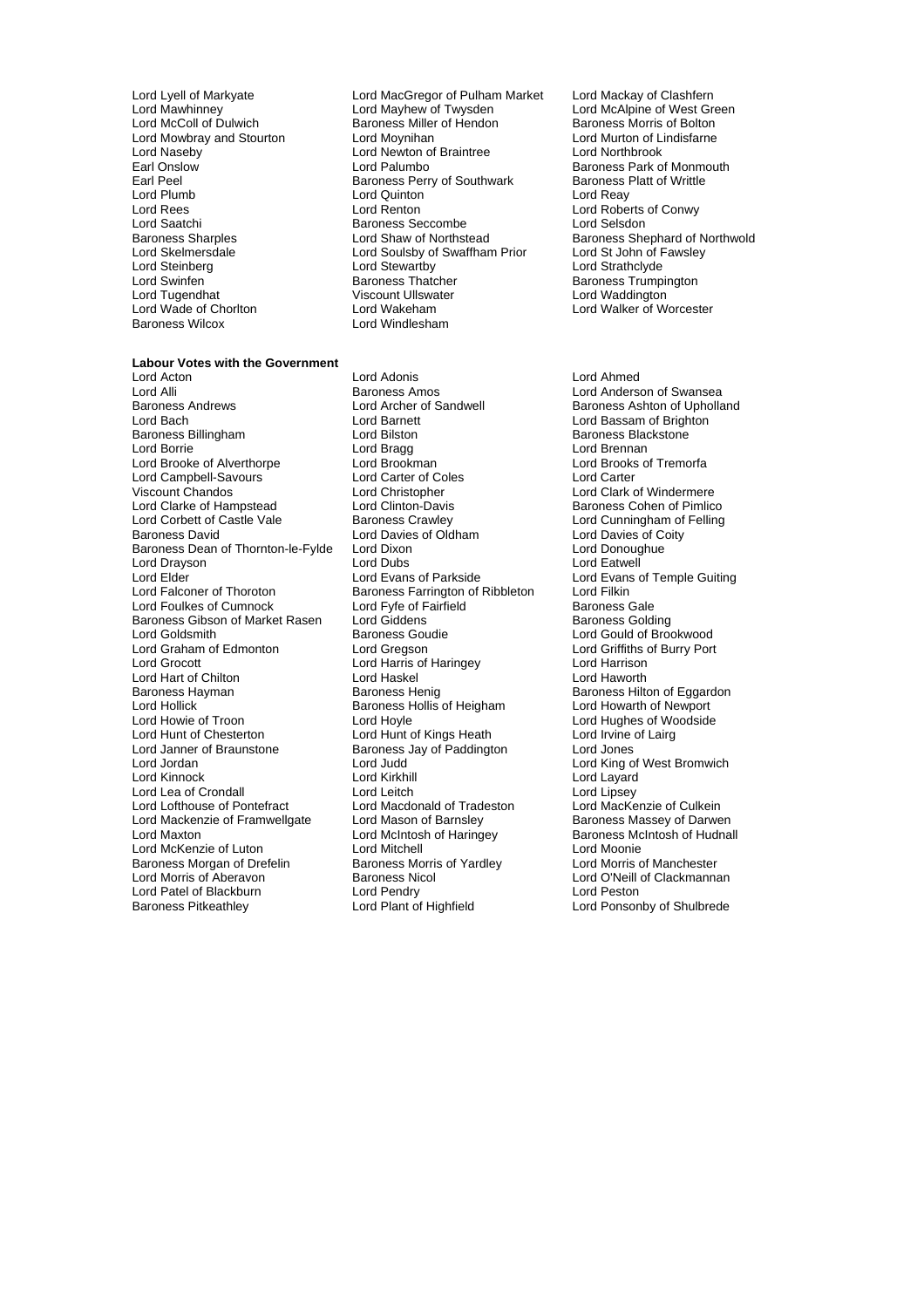Baroness Ramsay of Cartvale Lord Randall<br>
Lord Renwick of Clifton<br>
Lord Richard

Baroness Prosser Lord Prys-Davies Lord Radice Lord Renwick of Clifton Lord Richard Lord Robertson of Port Ellen Lord Rooker **Lord Rosser** Communic Lord Rosser **Baroness Royall of Blaisdon**<br>
Lord Sainsbury of Turville **Baroness Lord Sawyer Baroness Scotland of Asthal** Lord Sainsbury of Turville **Lord Sawyer Communist Communist Communist** Baroness Scotland of Asthal<br>Lord Sewel Communist Communist Communist Communist Communist Communist Communist Communist Communist Communist<br>Lord Sewel Lord Sewel **Contains Container Simon** Lord Sewel Viscount Simon Lord Smith of Finsbury<br>
Lord Snape Lord Soley Lord Stone of Blackhea Lord Snape Lord Soley Lord Strabolgi<br>
Lord Strabolgi Baroness Symons of Vernham Dean Lord Taylor of Blackheath<br>
Lord Strabolgi Baroness Symons of Vernham Dean Lord Taylor of Blackburn Lord Strabolgi Baroness Symons of Vernham Dean Baroness Taylor of Bolton<br>Baroness Taylor of Bolton Lord Temple-Morris Lord Temple-Morris **Taylor Constructs Taylor Constructs** Lord Thomas of Macclesfield<br>
Lord Truscott Baroness Thornton Lord Tomlinson Lord Truscott Lord Tunnicliffe Lord Varley Baroness Wall of New Barnet Lord Warner **Baroness Warwick of Undercliffe** Baroness Whitaker Baroness Wilkins Lord Williams of Elvel Lord Woolmer of Leeds

Baroness Kennedy of The Shaws Lord Sheldon Baroness Turner of Camden

## **Labour Votes against the Government**

#### **Liberal Democrat Votes with the Government**

**Liberal Democrat Votes against the Government**

Lord Addington **Lord Alderdice** Lord Alderdice **Lord Alliance** Lord Ashdown of Norton-sub-Hamdon Lord Avebury **Baroness Barker** Baroness Barker Baroness Bonham-Carter of Yarnbury Lord Bradshaw **Lord Chidgey Lord Chidgey**<br>
Lord Clement-Jones Lord Dholakia **Lord Dykes** Lord Clement-Jones Lord Dholakia Lord Dykes Lord Ezra Viscount Falkland Baroness Falkner of Margravine<br>
Lord Garden Card Baroness Falkner Classoow Cord Goodhart Lord Garden **Earl Glasgow**<br> **Earl Greaves**<br> **Early Baroness Hamwee** Lord Greaves **Baroness Hamwee** Baroness Hames Harris of Richmond<br>
Lord Hooson **Baroness Harris of Allam Baroness Harris of Allam Baroness Harris of Richmond** Lord Hooson Lord Kirkwood of Kirkhope<br>
Lord Livsey of Talgarth Lord Mackie of Benshie Lord Livsey of Talgarth Lord Mackie of Benshie Cord Maclennan of Rogart<br>Baroness Maddock Cord Lord Mar and Kellie Cord McNally Baroness Maddock Earl Mar and Kellie<br>Baroness Miller of Chilthorne Domer Baroness Northover Lord Phillips of Sudbury Lord Razzall<br>Lord Rennard Lord Roberts of Llandudno Lord Rennard **Lord Roberts of Liandudno**<br>
Lord Rober **Connect Lord Russell-Johnston**<br>
Lord Rober **Baroness Scott of Needham N** Baroness Sharp of Guildford Lord Steel of Aikwood<br>
Baroness Thomas of Walliswood Lord Thomson of Monifieth Baroness Tonge<br>
Lord Thomson of Monifieth Baroness Tonge Baroness Thomas of Walliswood Lord Thomson of Monifieth Baroness<br>
Lord Tonge Lord Tordoff Cord Tuler Lord Tyler Lord Vallance of Tummel<br>Lord Watson of Richmond

Lord Tordoff<br>
Lord Wallace of Saltaire<br>
Baroness Walmsley Baroness Williams of Crosby

# **Crossbench Votes with the Government**<br>Lord Chorlev Lord Dearing

Lord Hannay of Chiswick Lord Inge<br>
Lord Marsh Lord May of Oxford Baroness Murphy **Example 2** Lord Powell of Bayswater

**Crossbench Votes against the Government**

Lord Bridges<br>
Lord Bridges Miscount Brookeborough Lord Cobbold<br>
Viscount Colville of Culross Lord Condon<br>
Lord Condon Bishop of Coventry Viscount Colville of Culross Lord Condon<br>
Lord Craig of Radley Miscount Craigavon Baroness D'Souza i in the Earl Erroll Christian Lord Greenway Controll Lord Greenway Christian Lord Laird<br>Baroness Howe of Idlicote Christian Lord Hylton Christian Lord Laird Baroness Howe of Idlicote Lord Lloyd of Berwick **Countess of Mar** Countess of Mar Countess of Mar Countess of Mar Countess of Mar Countess Countess of Mar Countess Countess and Countess Lord Avenue Counters and Counters and Counters and Counters an Lord Neill of Bladen Lord Northbourne Lord Owen Lord Palmer Lord Ramsbotham Lord Rees-Mogg<br>
Lord Ryder of Wensum Lady Saltoun of Abernethy Baroness Stern

Lord Ackner The Lord Ampthill Lord Ampthill Lord Armstrong of Ilminster<br>
Lord Armstrong of Ilminster<br>
Lord Bridges The Viscount Brookeborough Lord Cobbold Viscount Craigavon **Baroness Darcy de Knayth Craigavon**<br> **Earl Erroll** Lord Greenway Lady Saltoun of Abernethy

Baroness Northover Lord Oakeshott of Seagrove Bay<br>
Lord Razzall Lord Calculate Lord Redesdale Lord Russell-Johnston Baroness Scott of Needham Market<br>
Lord Shutt of Greetland Lord Smith of Clifton

Lord Dearing **Chorles Chorles Chorles Chorles Chorles Chorles Chorles Chorles Chorles Chorles Chorles Chorles C**<br>
Baroness Greengross Chorles Chorles Chorles Chorles Chorles Chorles Chorles Chorles Chorles Chorles Chorles Viscount Montgomery of Alamein<br>Viscount Tenby